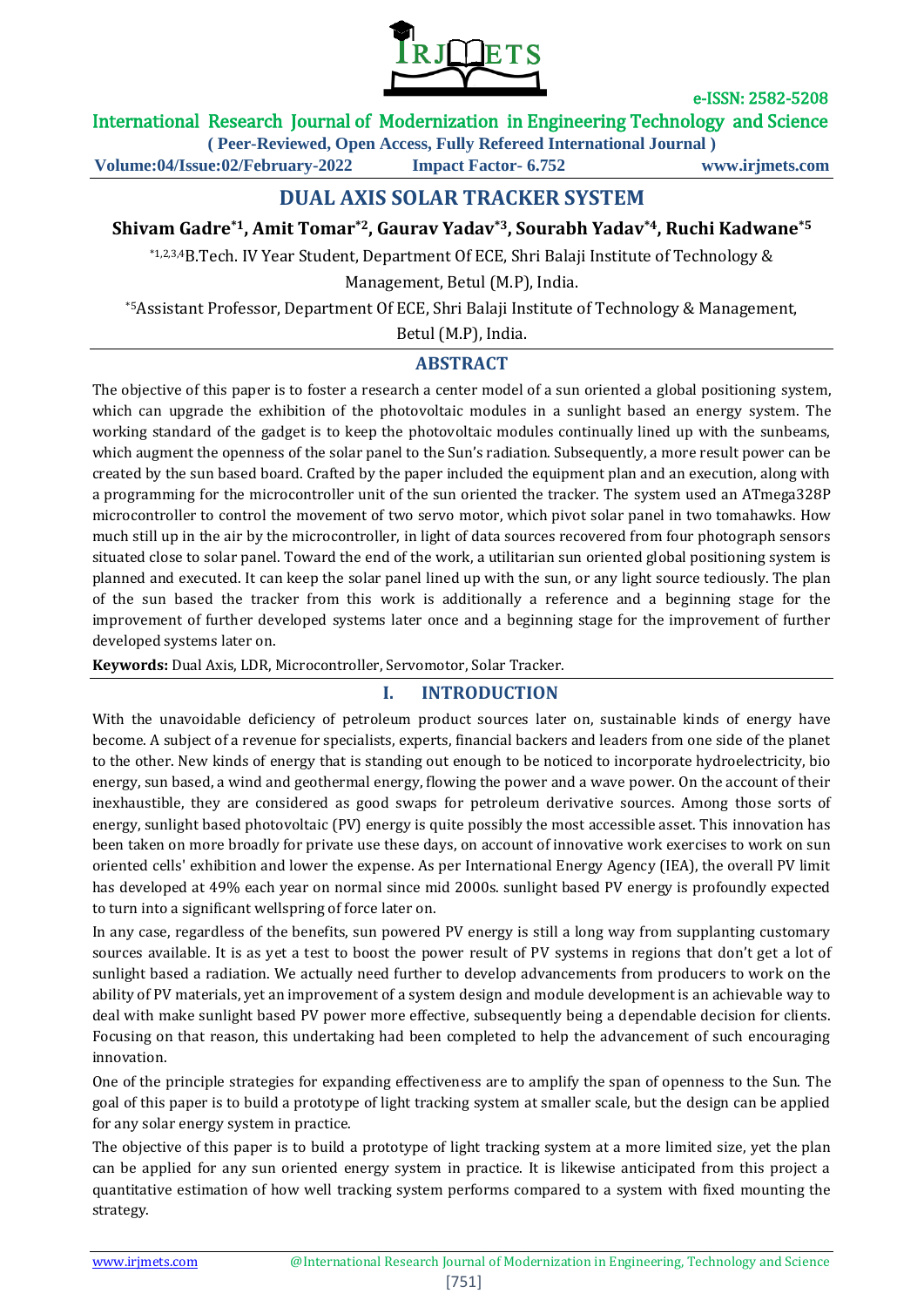

## International Research Journal of Modernization in Engineering Technology and Science

**( Peer-Reviewed, Open Access, Fully Refereed International Journal )**

**II. METHODOLOGY**

**Volume:04/Issue:02/February-2022 Impact Factor- 6.752 www.irjmets.com**

#### **Working Principle**

- The obstruction of LDR relies upon a power of the light, and it fluctuates as per it. The higher is the power of light, lower will be the LDR opposition and because of this the result voltage brings down and when the light force is low, higher will be the LDR obstruction and hence higher result voltage is gotten.
- A potential divider circuit is utilized to get the result voltage from the sensors (LDRs).The circuit is displayed here.



- The LDR faculties the simple contribution to voltages between 0 to 5 volts and gives a computerized number at the result which by and large ranges from 0 to 1023
- Presently this will give input to the microcontroller utilizing the Arduino software(IDE).
- The servo motor position can be constrained by this system which is examined later in the hardware model.
- The tracker at last changes its position detecting the greatest force of light is falling perpendicular to it and stays there till it sees any further change.
- The sensitivity of the LDR relies upon a point wellspring of light. It scarcely shows any impact on a diffuse lighting condition.

**Basic Circuit Diagram**



An overview of the necessary circuit for the Dual-axes sun powered tracker is displayed here. The 5V stock is taken care of from a USB 5V DC voltage source through Arduino Board.

Servo X : Rotates of solar panel along X direction

Servo Y :Rotates of solar panel along Y direction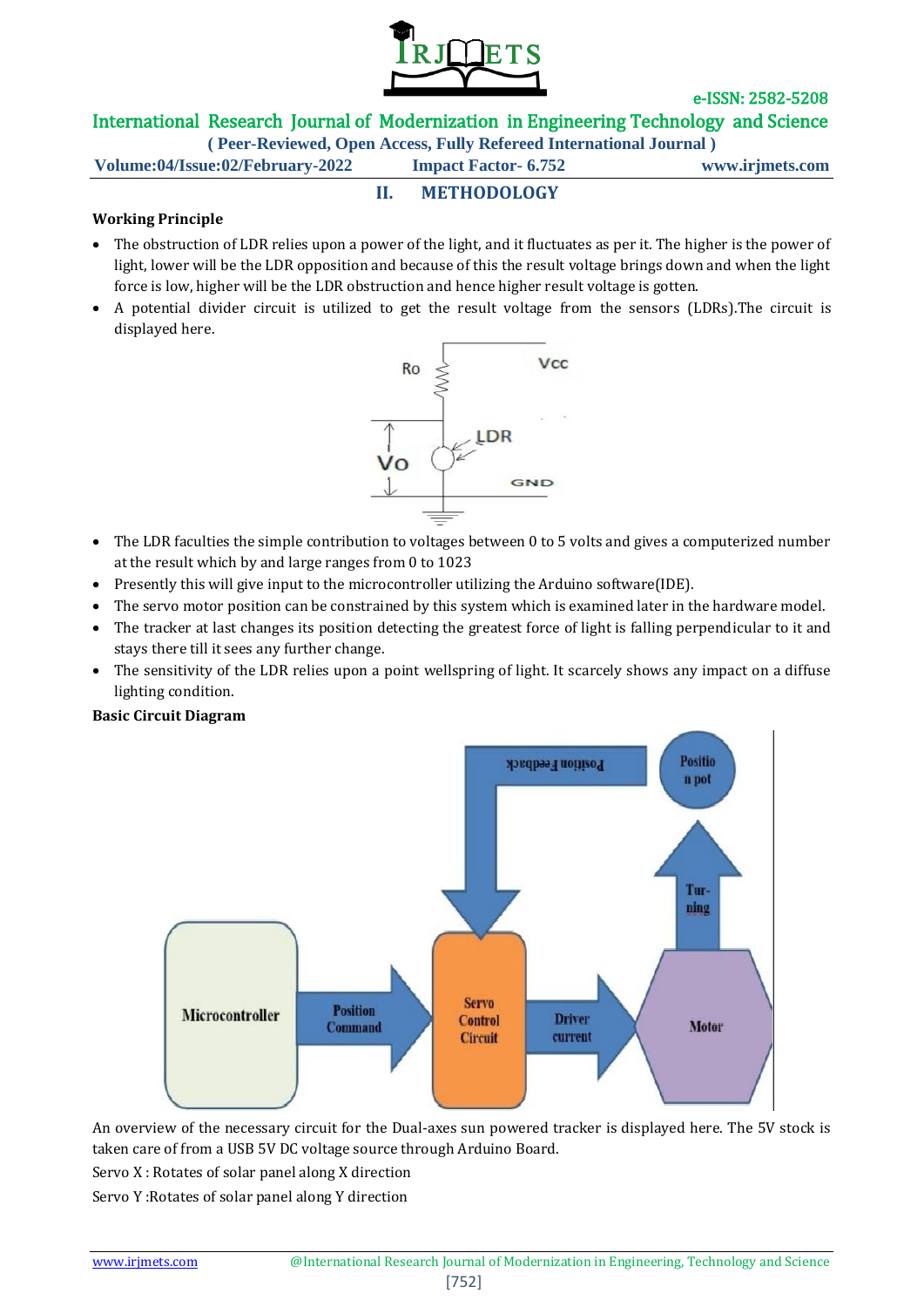



**( Peer-Reviewed, Open Access, Fully Refereed International Journal ) Volume:04/Issue:02/February-2022 Impact Factor- 6.752 www.irjmets.com**



www.irjmets.com @International Research Journal of Modernization in Engineering, Technology and Science [753]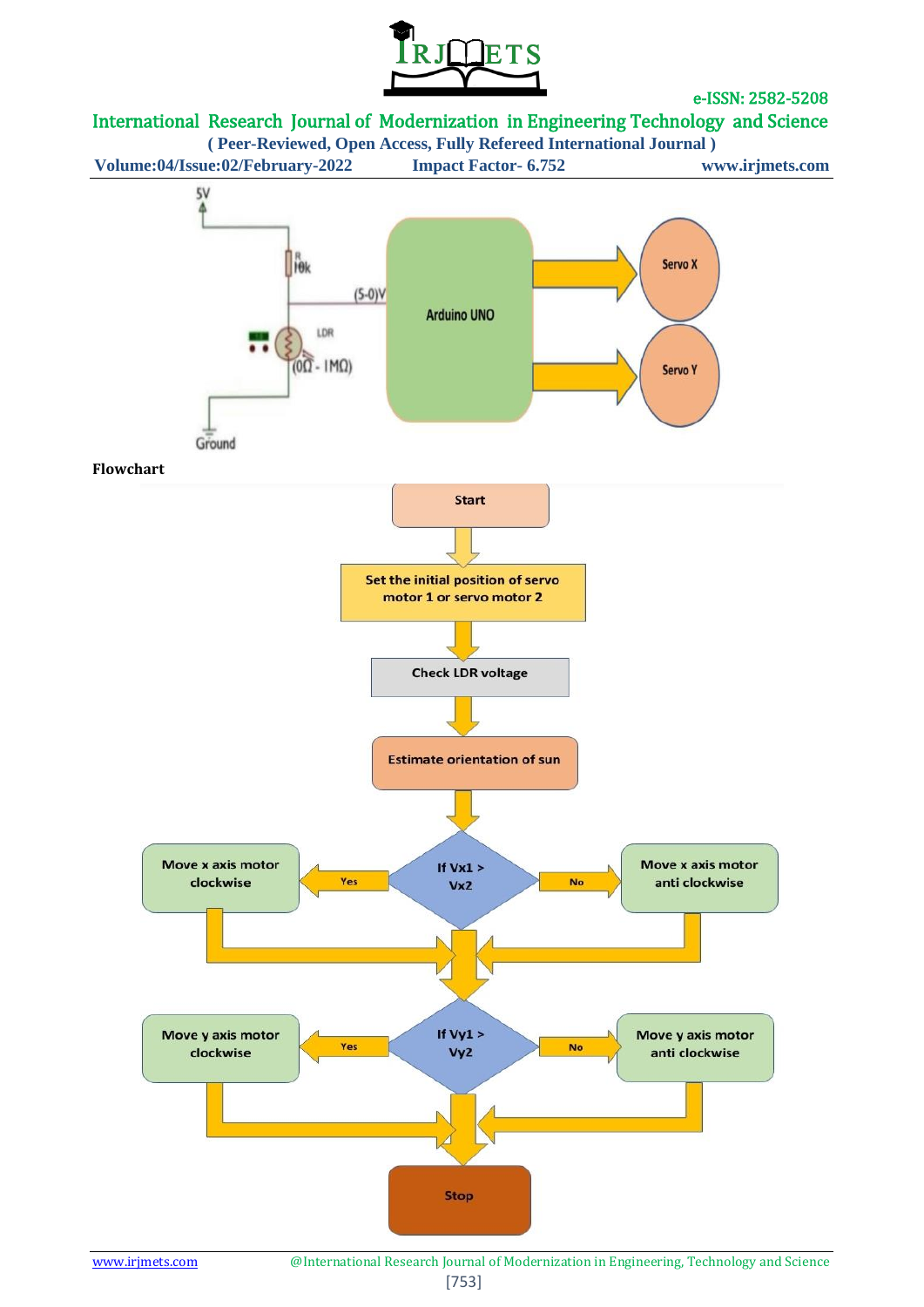

International Research Journal of Modernization in Engineering Technology and Science

**( Peer-Reviewed, Open Access, Fully Refereed International Journal )**

**Volume:04/Issue:02/February-2022 Impact Factor- 6.752 www.irjmets.com**

**III. ANALYSIS OF SOFTWARE AND HARDWARE**

#### **ADC CONCEPT IN ARDUINO UNO**



Arduino UNO board has 6ADC info ports. Among this anybody or every one of them can be utilized as contributions for simple voltage. The Arduino UNO ADC is of 10-digit goal (so the number qualities from (0-  $(2^{\wedge}10)$  1023)). This implies that it will plan input voltages some where in the range of 0 and 5 volts into whole number qualities between 0 and 1023. In this way, for each (5/1024=4.9mV) per unit. The UNO ADC channels have a default reference worth of 5V. This implies we can give a greatest info voltage of 5V for ADC transformation at any information channel. Since specific sensors give voltages from 0-2.5V, with a 5V reference we get lesser precision, so we have a direction that enables us to change this reference regard. Along these lines, for changing the reference esteem we have ("simple Reference"). As default, we get the greatest board ADC goal which is 10bits, this goal can be changed by utilizing guidance ("simple Read Resolution(bits);").

#### **ABOUT SOLAR PANEL AND CONNECTED LOAD**

- Solar panel is put at the top and associated with a heap straightforwardly. The load may drove a voltmeter which could be associated with get the specific voltage which relies upon the force of light falling on the board and the place of the tracker.
- Concentrated solar photovoltaics' and have optics that straightforwardly acknowledges daylight, so sun oriented trackers should be calculated accurately to gather energy. All concentrated solar panel have trackers on the grounds that the system don't deliver energy except if coordinated accurately toward tracker
- The solar panel is only a simple gadget to acknowledge the light radiation which is absolutely constrained by LDR sensors and the load associated relies on the rating of the panel utilized.

![](_page_3_Picture_13.jpeg)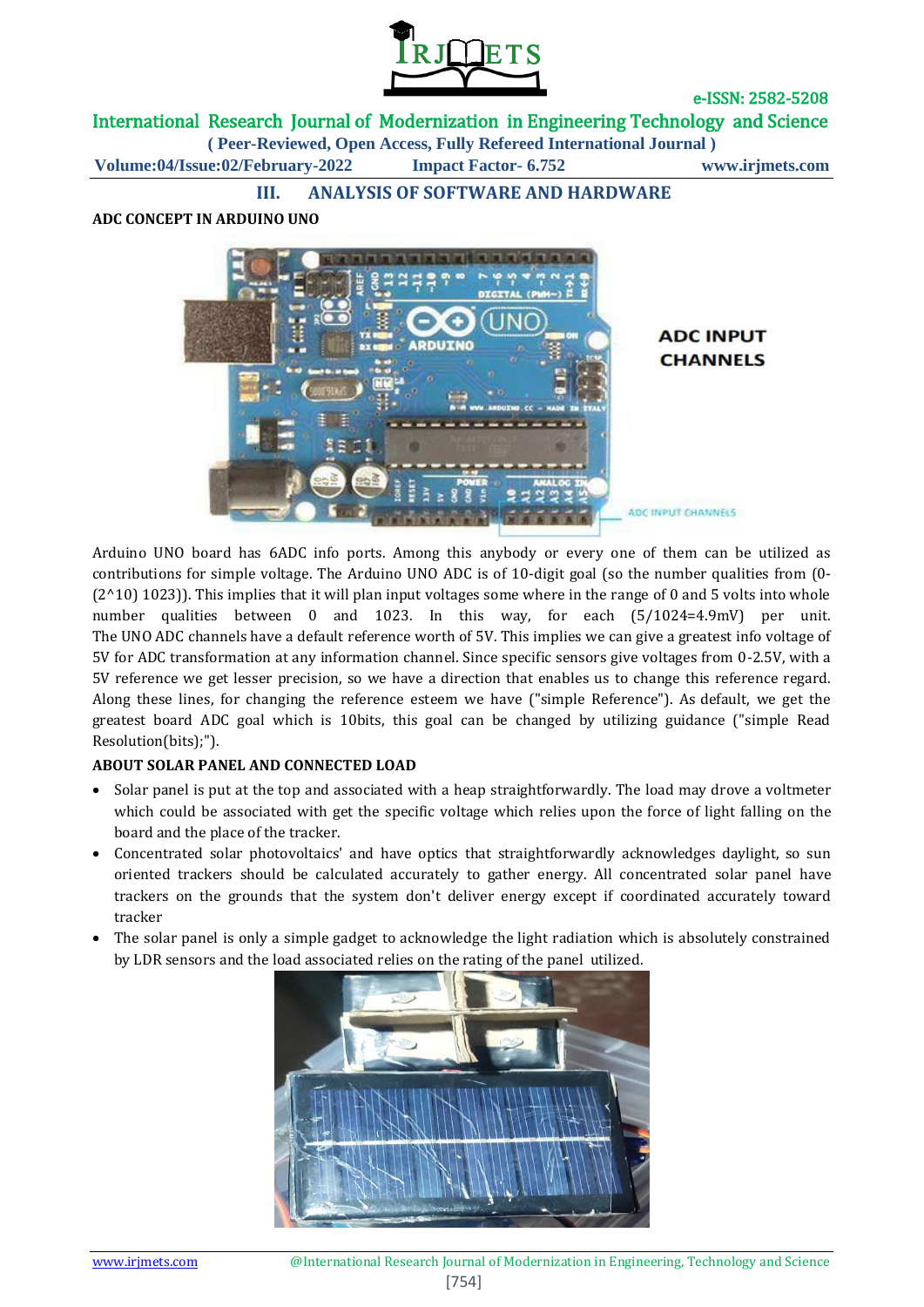![](_page_4_Picture_0.jpeg)

# International Research Journal of Modernization in Engineering Technology and Science

**( Peer-Reviewed, Open Access, Fully Refereed International Journal )**

**Volume:04/Issue:02/February-2022 Impact Factor- 6.752 www.irjmets.com**

#### **DUAL AXIS MOVEMENT OF SOLAR TRACKER**

- The dual axis solar sun oriented tracker is gadget which detects the light and positions towards the most extreme power of light. It is made in such a manner to follow the light coming from any direction.
- The simulate the general scenario of the Sun's movement, the total coverage of the movement of the tracker is considered as 120˚in both the directions.
- The underlying place of both the servo motor are picked at 90°i.e, for east-west servo motor as well concerning north-South servo motor.
- The position of the tracker ascosporic ends only when the threshold value is above the tolerance limit.

![](_page_4_Figure_11.jpeg)

#### **DESCRIPTION OF THE SOFTWARE PROGRAM STEPS:**

- As a matter of first importance, both the servos are announced and object is made to control the servo motor.
- The factor posx and posy are utilized to store the reference servo positions.
- The ADC input pins for LDRs are chosen for dual direction movement and one for reference.
- The tolerance or a constant value is selected to establish the working of the motors
- The servos are connected on advanced pins to the servo article.
- The required simple pins are chosen as info utilizing pin Mode (pin, mode)
- The servos are sets to mid-point or unique situation with a 1000ms or 1sec postponement to find the client.
- Three factors are picked to peruse the simple qualities and guide it into numbers esteem among 0 and1023.
- In the event that the contrast between the two factors is not exactly the resilience esteem then it will remain to its or unique area else it shows development towards the direction of greatest force of light by augmenting or decrementing the upsides of posx and posy.
- The position is then kept in touch with servo and the circle rehashes till it experiences any progressions in the qualities of info more prominent than the base resilience.
- Assuming that the position becomes more prominent than 150°then position will be set to 150°only and if the place of the motor is under 30˚then it would be kept at 30˚only as the lower and maximum breaking point points are picked to be 30˚and 150˚respectively.

### **IV. RESULTS AND DISCUSSION**

#### **WHAT WE HAVE OBSERVED….**

In this Dual Axis Solar Tracker, when source light falls on the board, the board changes its situation as indicated by greatest force of light falling opposite to it. The target of the paper is finished. This is accomplished through utilizing light sensors that can recognize the amount of sunlight that reaches the solar panel. The qualities acquired by the LDRs are thought about and assuming there is any critical distinction, there is incitation of the board utilizing a servo motor to the place where it is for all intents and purposes inverse to the light emissions sun.

An input stage that is responsible for converting incident light to a voltage.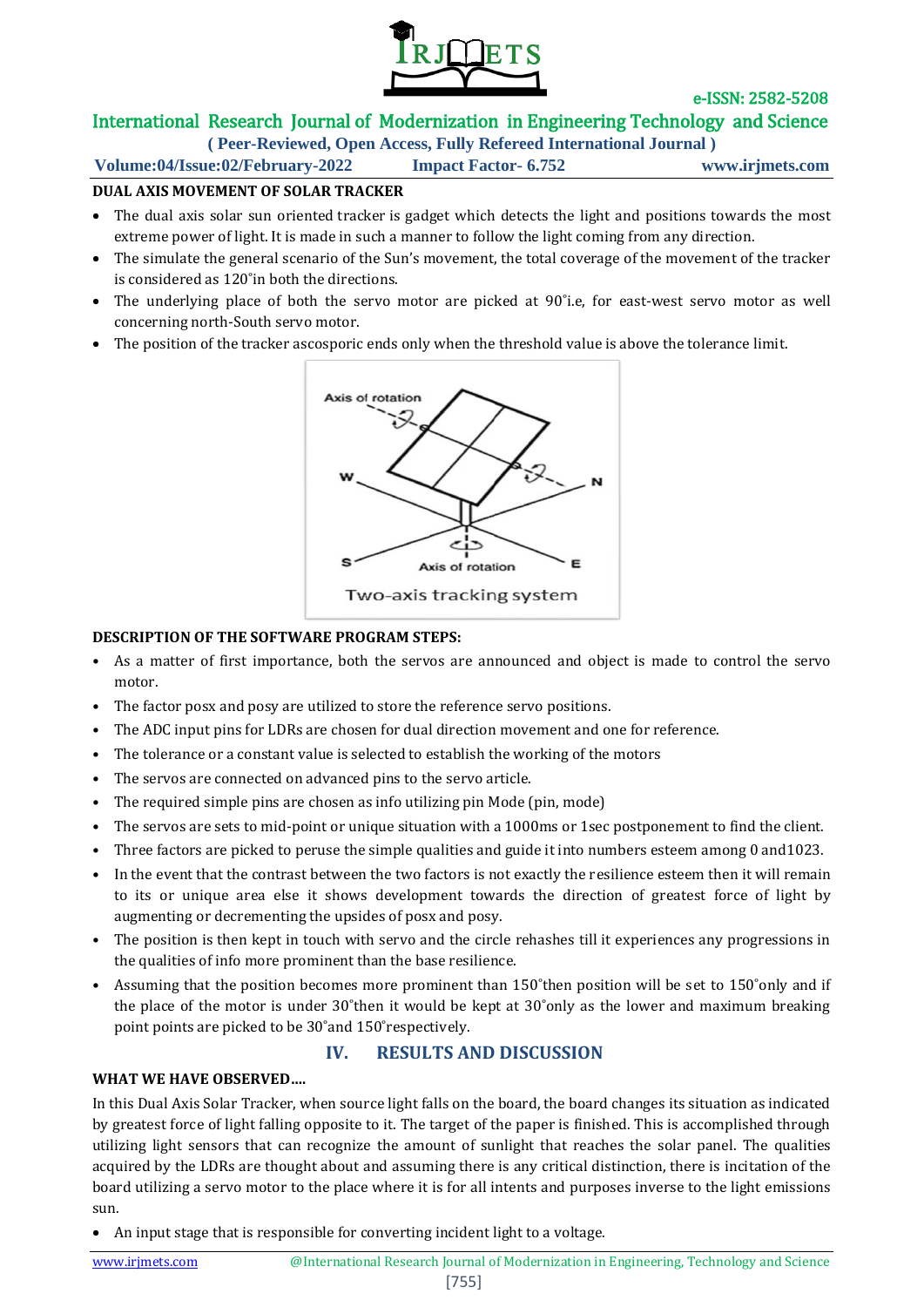![](_page_5_Picture_0.jpeg)

# International Research Journal of Modernization in Engineering Technology and Science

**( Peer-Reviewed, Open Access, Fully Refereed International Journal )**

**Volume:04/Issue:02/February-2022 Impact Factor- 6.752 www.irjmets.com**

- A control stage that is responsible for controlling actuation and decision making.
- A driver stage with the servo motor. It is responsible for actual movement of the panel.

The information stage is planned with a voltage divider circuit so it gives wanted scope of light for brilliant enlightenment conditions or when there is faint lighting. The potentiometer is acclimated to provide food for such changes. The LDRs were viewed as generally appropriate for this project on the grounds that their opposition differs with light. They are promptly accessible and are cost effective. Temperature sensors for example would be exorbitant. The control stage has a microcontroller that gets voltages from the LDRs and chooses the action to be performed. The microcontroller is modified to guarantee it conveys a message to the servo motor that moves in agreement with the produced blunder. The last stage is the driving hardware that comprised for the most part of the servo motor. The servo motor had sufficient torque to drive the panel. Servo motors are noise free and are reasonable, making them the most ideal choice for the project.

Relation between solar panel misalignment and direct power loss:

![](_page_5_Figure_9.jpeg)

Approximation of power output (red line) compared to maximum output (blue line) for a fix mounted solar module:

![](_page_5_Figure_11.jpeg)

### **V. CONCLUSION**

In this 21st century, as we develop our innovation, populace and development, the energy utilization per capita increments dramatically, as well as our energy assets (for example fossils energizes) decline quickly. Along these lines, for manageable turn of events, we need to think elective strategies (usage of sustainable power